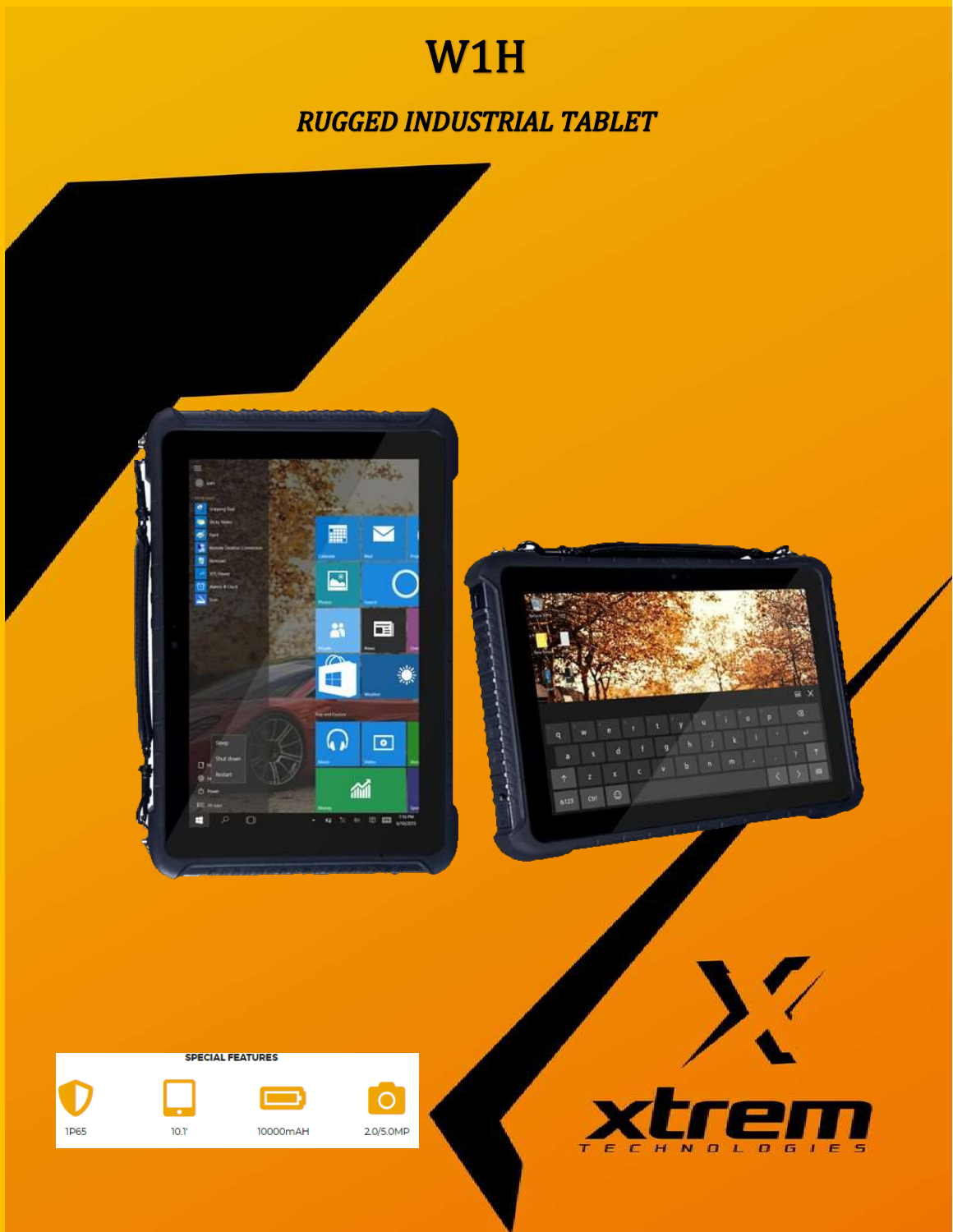| <b>Product Outlook</b> |                                      |                                                                                                                          |                                                                              |
|------------------------|--------------------------------------|--------------------------------------------------------------------------------------------------------------------------|------------------------------------------------------------------------------|
| <b>Type</b>            | <b>Details</b>                       | <b>Standard Configuration</b>                                                                                            | <b>Optional</b>                                                              |
| <b>Product</b>         | <b>Type</b>                          | <b>Rugged Tablet</b>                                                                                                     | <b>NA</b>                                                                    |
| <b>Form</b>            | <b>Dimension</b>                     | 280*187*22mm                                                                                                             | <b>NA</b>                                                                    |
|                        | <b>Weight</b>                        | Device unit: 1014g<br>Unit with giftbox and<br>standard<br>accessories:1990g<br>Docking: 290g,<br>10000mAh battery: 250g | <b>NA</b>                                                                    |
|                        | <b>Device Color</b>                  | <b>Black</b> (frant and rear<br>Panel: black, Decorate<br>board:black)                                                   | <b>Black+Silver (frant and rear Panel:</b><br>black, Decorate board: Silver) |
| <b>LCD</b>             | <b>Screen Size</b>                   | 10.1' 16:10                                                                                                              | <b>NA</b>                                                                    |
|                        | <b>Resolution</b>                    | 800 (RGB)X1280                                                                                                           | 1200*1920                                                                    |
|                        | <b>Brightness</b>                    | 280 cd/m2                                                                                                                | optional SLR Sunlight visible film                                           |
| <b>TP</b>              | <b>Touch Panel</b>                   | 10 points Capacitive, G+G<br>Rigidity: above 7H-Anti-<br>scratch, TP thickness :<br>1.1mm, COF                           | optional SLR Sunlight visible film                                           |
| <b>Camera</b>          | <b>Front</b>                         | Front:2.0MP with<br>indicator light                                                                                      | <b>NA</b>                                                                    |
|                        | <b>Rear</b>                          | Rear: 5.0MP                                                                                                              | <b>NA</b>                                                                    |
| <b>Speaker</b>         | <b>Built-in</b>                      | Embedded $8\Omega/0.8W$<br>waterproof speaker x 1                                                                        | <b>NA</b>                                                                    |
| <b>Mic</b>             |                                      | Sensitivity:-42db, output<br>resistance: $2.2k\Omega$                                                                    | <b>NA</b>                                                                    |
| <b>Battery</b>         | <b>Type</b>                          | Lithium-ion polymer<br>battery, pluggable,<br>dimension:<br>21.8*92.3*9.5mm                                              | Standard:1pcs, optional: 2pcs                                                |
|                        | <b>Capacity</b>                      | 3.7V/10000mAh                                                                                                            | <b>NA</b>                                                                    |
|                        | <b>Endurance</b>                     | 8hrs(default 50% volumn<br>default200nit, play<br>1080P HD video)                                                        | <b>NA</b>                                                                    |
|                        | <b>System Hardware Configuration</b> |                                                                                                                          |                                                                              |
| <b>Type</b>            | <b>Details</b>                       | <b>Description</b>                                                                                                       |                                                                              |
| <b>CPU</b>             | <b>Type</b>                          | intel cherrytrail Z8350                                                                                                  | <b>NA</b>                                                                    |
|                        | <b>Speed</b>                         | 1.44Ghz-1.84GHz                                                                                                          | <b>NA</b>                                                                    |
| <b>GPU</b>             | <b>Type</b>                          | <b>Intel® HD Graphics</b>                                                                                                | <b>NA</b>                                                                    |
| <b>RAM</b>             | <b>DDR3L</b>                         | 2GB                                                                                                                      | <b>1GB/4GB</b>                                                               |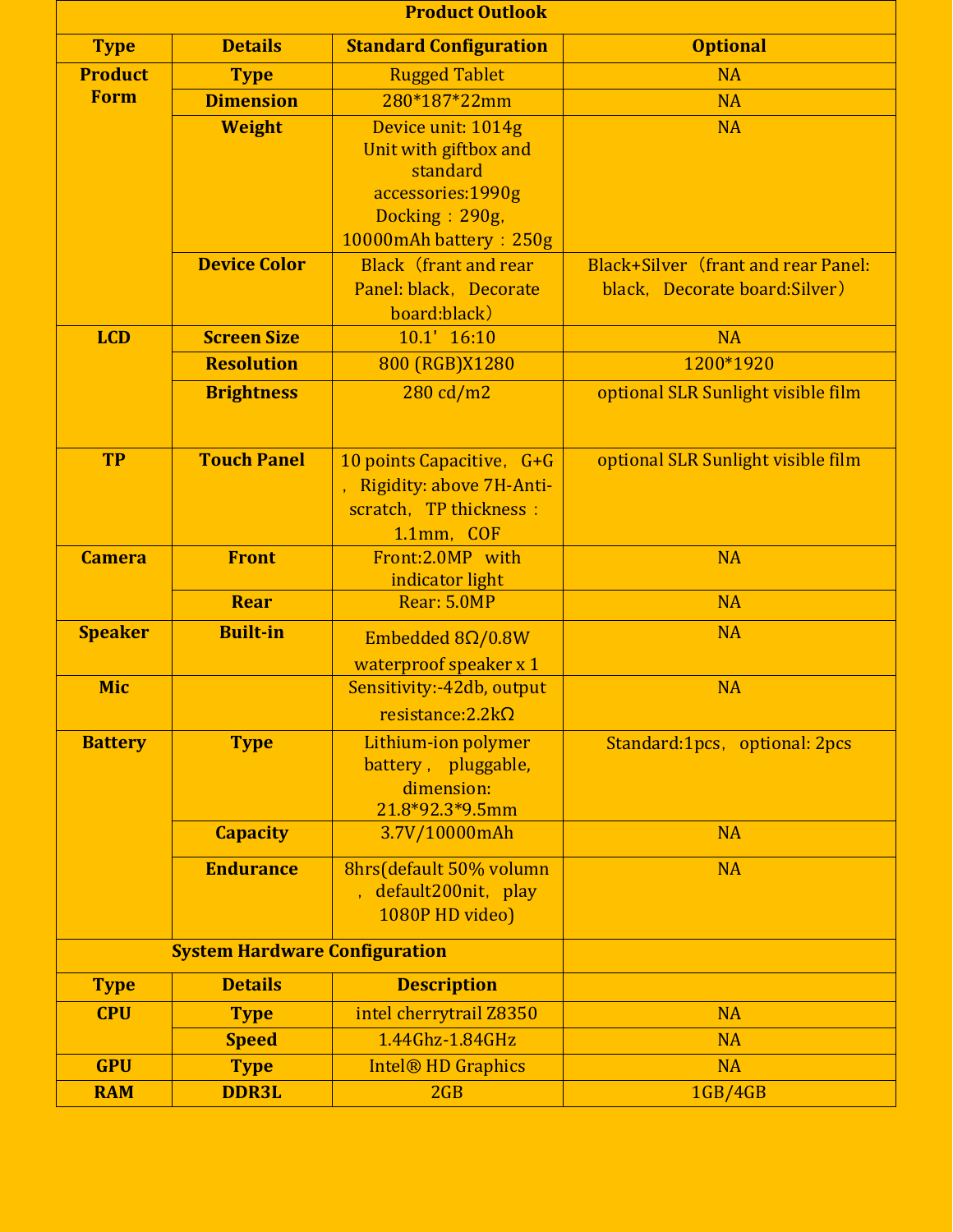| <b>ROM</b>             | <b>Emmc</b>                | 32 <sub>GB</sub>                                                                                                                                                                             | 8G/16G/64G/128G                                                                                                                                                                  |
|------------------------|----------------------------|----------------------------------------------------------------------------------------------------------------------------------------------------------------------------------------------|----------------------------------------------------------------------------------------------------------------------------------------------------------------------------------|
| <b>G_sensor</b>        | <b>Built-in</b>            | <b>Gravity acceleration</b>                                                                                                                                                                  | <b>NA</b>                                                                                                                                                                        |
|                        |                            | sensor                                                                                                                                                                                       |                                                                                                                                                                                  |
|                        | <b>Network Connections</b> |                                                                                                                                                                                              |                                                                                                                                                                                  |
| <b>Type</b>            | <b>Details</b>             | <b>Descriptions</b>                                                                                                                                                                          |                                                                                                                                                                                  |
| <b>WIFI</b>            | <b>WIFI Module</b>         | WIFI 802.11( $a/b/g/n$ )<br>Frequency 2.4G+5.8G dual<br>band WIFI,                                                                                                                           | <b>NA</b>                                                                                                                                                                        |
| <b>Bluetooth</b>       | <b>Built-in</b>            | BT4.0 (BLE) class1<br>transmission distance:<br>10 <sub>m</sub>                                                                                                                              | <b>NA</b>                                                                                                                                                                        |
| 3 <sub>G</sub>         | <b>Built-in</b>            | IC:H350-A50-10 bands:<br>WCDMA(900/2100MHz)<br>GSM (900/1800MHz),<br>HSDPA 21Mbps, HSUPA<br>5.76 21 Mbps                                                                                     | H350-A30-10 WCDMA (<br>900/2100MHz) HSDPA 7.2Mbps,<br>HSUPA 5.76 21Mbps<br>H350-B50-10 WCDMA (<br>850/1900MHz) HSDPA 21Mbps,<br>HSUPA 5.76 21Mbps                                |
|                        |                            |                                                                                                                                                                                              | H350-B30-10 WCDMA (<br>850/1900MHz) HSDPA 7.2Mbps,<br>HSUPA 5.76 21Mbps                                                                                                          |
| 4G                     | <b>Built-in</b>            | <b>NA</b>                                                                                                                                                                                    | IC: L810<br>Bands:<br>5modes11frequency (LTE<br>FDD/LTE TDD/WCDMA/TD-<br>SCDMA/GSM)                                                                                              |
| <b>GPS</b>             | <b>Built-in</b>            | Support<br>:GLONASS,QZSS,GPS;<br><b>Capture sensitivity: -160</b><br>dBm ; Cool Start Time :<br><30second, Hot start<br>time: <28seconds,<br>frequency: $0.25$ Hz $10$<br>MHz (configurable) | <b>BD/GPS</b> dual mode                                                                                                                                                          |
| <b>NFC</b>             | <b>Built-in</b>            | <b>NA</b>                                                                                                                                                                                    | NXP NFC 13.56MHz Support ISO/IEC<br>14443A/14443B/15693/18092/mifar<br>e protocol, Card reading distance :<br>4 <sub>cm</sub>                                                    |
|                        | <b>Data Collection</b>     |                                                                                                                                                                                              |                                                                                                                                                                                  |
| <b>Type</b>            | <b>Details</b>             | <b>Description</b>                                                                                                                                                                           |                                                                                                                                                                                  |
| <b>Fingerprin</b><br>t | <b>Optional</b>            | <b>NA</b>                                                                                                                                                                                    | S22A(FPC1020 Sensor, capacitance<br>pressure type)<br>120MHz basic frequency, 1M Bits<br>Flash Memory, 128KB SRAM<br>Process speed: fingerprint recognized<br>time< 0.45 seconds |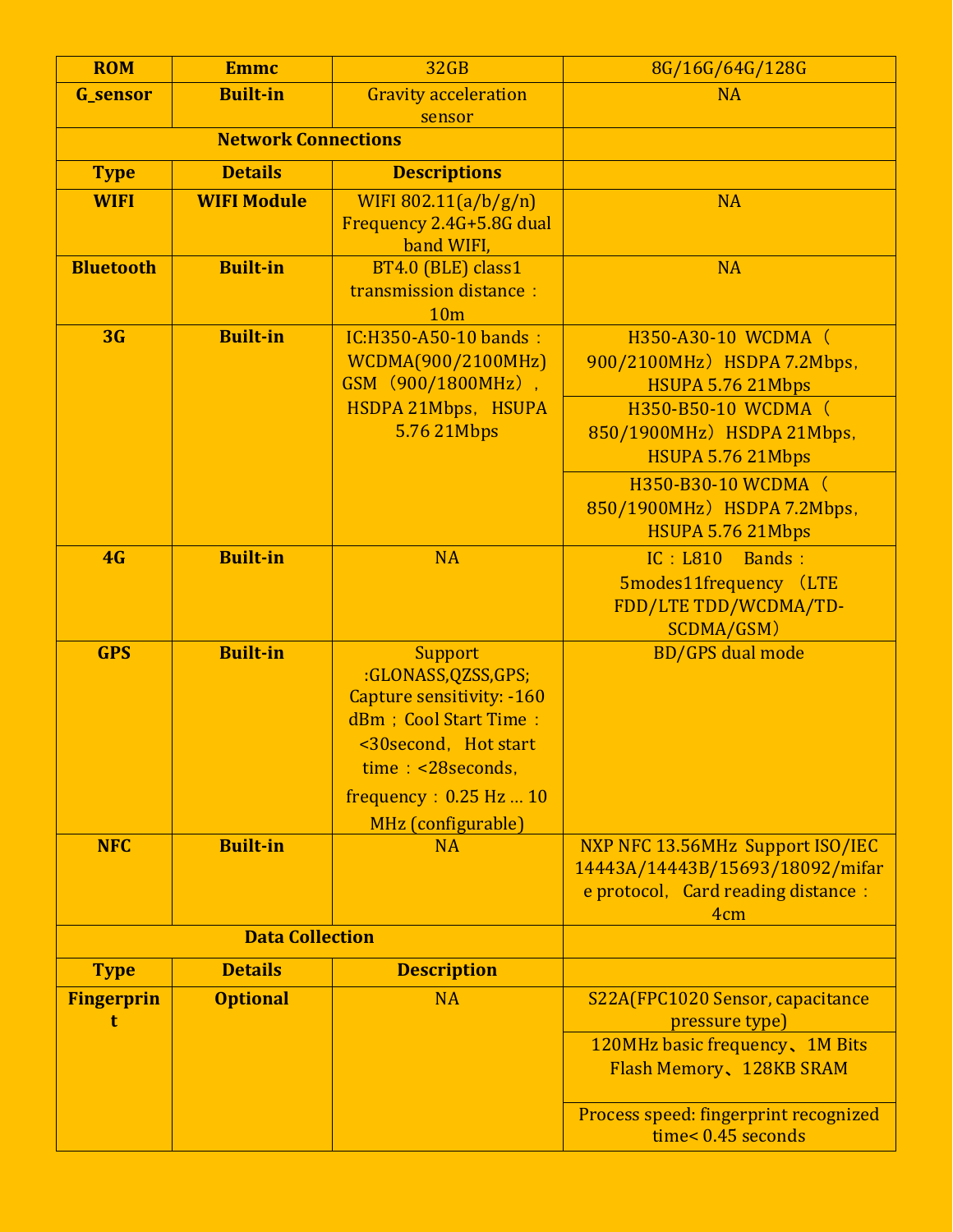| 1 <sub>D</sub>                  | <b>Optional</b>                                       | <b>NA</b>                                                                      | MOTO SE655E100R                                                                                                                                                                |
|---------------------------------|-------------------------------------------------------|--------------------------------------------------------------------------------|--------------------------------------------------------------------------------------------------------------------------------------------------------------------------------|
| <b>Barcode</b><br>scanner       |                                                       |                                                                                | <b>Optical Position: 5mil</b>                                                                                                                                                  |
|                                 |                                                       |                                                                                | Scan speed: 50/s                                                                                                                                                               |
|                                 |                                                       |                                                                                | Symbol system: UPC/EAN, Bookland<br><b>EAN, UCC Coupon Code, ISSN EAN, Code</b><br>128, GS1-128, ISBT 128, Code 39, Trioptic<br>Code 39, Code 32, Code 93, Code 11             |
| 2D<br><b>Barcode</b>            | <b>Optional</b>                                       | <b>NA</b>                                                                      | Honeywell N3680 Hardware decoder                                                                                                                                               |
| <b>Scanner</b>                  |                                                       |                                                                                | Optical Resolution:1280*800; 5mil                                                                                                                                              |
|                                 |                                                       |                                                                                | Scan speed:50/s                                                                                                                                                                |
|                                 |                                                       |                                                                                | Symbol system:PDF417, MicroPDF417,<br>Data Matrix, Data Matrix Inverse<br>Maxicode, QR Code, MicroQR, QR<br>Inverse, Aztec, Aztec Inverses, Han<br><b>Xin, Han Xin Inverse</b> |
|                                 | <b>Interface Configuration</b>                        |                                                                                |                                                                                                                                                                                |
| <b>Type</b>                     | <b>Details</b>                                        | <b>Descriptions</b>                                                            |                                                                                                                                                                                |
| <b>TF</b> slot                  | <b>Extensive</b><br><b>External</b><br><b>Memory</b>  | Support SDHC/SDXC x1<br>max: 64G                                               | <b>NA</b>                                                                                                                                                                      |
| <b>USB</b><br><b>Interface</b>  | <b>Extend external</b><br>memory and<br>data transfer | $\overline{USB 2.0}$ <sup>*</sup> 1 (Host) for<br>Android<br>windows<br>OTG x1 | <b>NA</b>                                                                                                                                                                      |
| <b>Earphone</b><br><b>Jack</b>  | <b>Audio Output</b>                                   | $63.5$ mm standard<br>earphone jack x1                                         | <b>NA</b>                                                                                                                                                                      |
| <b>DC</b> Jack                  | <b>Power</b>                                          | DC 5V 3A $63.5$ mm Power<br>connector x1                                       | <b>NA</b>                                                                                                                                                                      |
| <b>HDMI</b>                     | <b>Video Output</b>                                   | HDMI 1.4a Type C x1                                                            | <b>NA</b>                                                                                                                                                                      |
| <b>Extensive</b><br><b>Slot</b> | pogo Pin                                              | 12pin Pogo Pin x1                                                              | <b>NA</b>                                                                                                                                                                      |
| <b>DB9 PORT</b>                 | <b>Serial port</b>                                    | *1 (RS232) TTL electrical<br>level                                             | <b>NA</b>                                                                                                                                                                      |
| <b>RJ45 PORT</b>                | internet port                                         | $*1(10/100 \text{ self-adaption})$                                             | <b>NA</b>                                                                                                                                                                      |
| <b>Air outlet</b>               | <b>Air outlet</b>                                     | <b>NA</b>                                                                      | *1(build in small board for customer<br>customized)<br>TLU1HPO2H0709J-50(tong mao Plug)<br>LU1HR04H0709K(tong mao Plug)                                                        |
|                                 | <b>Standard Accessories</b>                           |                                                                                |                                                                                                                                                                                |
| <b>Type</b>                     | <b>Details</b>                                        | <b>Description</b>                                                             |                                                                                                                                                                                |
| <b>OTG Cable</b>                | <b>OTG Cable</b>                                      | <b>USB OTG to MICRO USB</b><br>cable length: 45mm                              | <b>NA</b>                                                                                                                                                                      |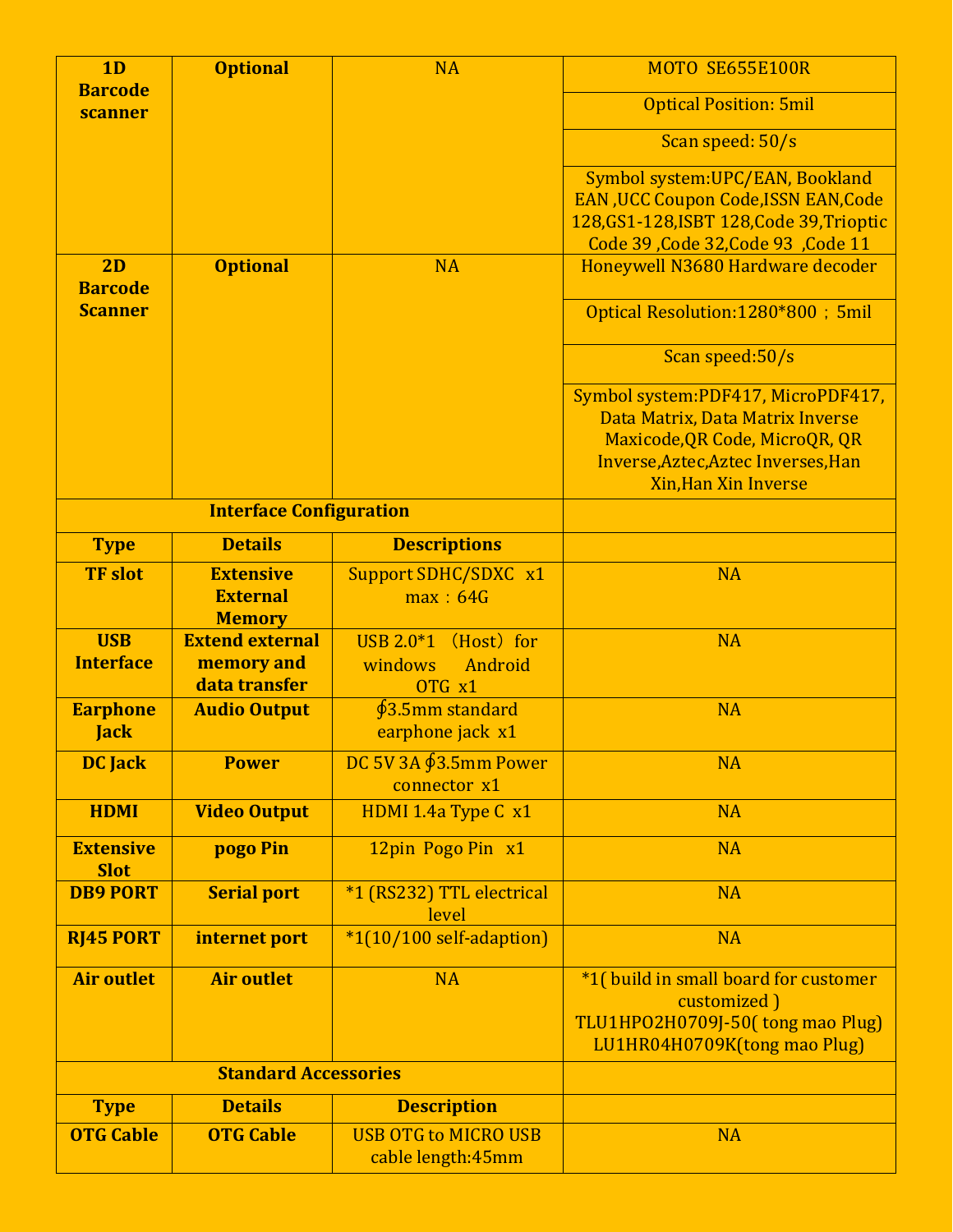| <b>USB Cable</b>   | <b>USB Cable</b>              | USB to micro 5P L=1.2M         | <b>NA</b>                          |
|--------------------|-------------------------------|--------------------------------|------------------------------------|
|                    |                               | 4core aluminum foil shield     |                                    |
|                    |                               | cable                          |                                    |
| <b>Power</b>       | <b>Standard</b>               | $AC100V \sim 240V$             | <b>USA</b> standard                |
| <b>Adaptor</b>     |                               | 50Hz/60Hz output DC            | <b>EU Standard</b>                 |
|                    |                               | 5V/3A USA Standard             |                                    |
|                    |                               | <b>CE</b> approval             |                                    |
|                    | <b>Software Configuration</b> |                                |                                    |
| <b>Type</b>        | <b>Details</b>                | <b>Description</b>             |                                    |
| <b>Operation</b>   | <b>OS version</b>             | windows 10 Home non-           | windows 10 Home 64bit              |
| <b>System</b>      |                               | activated Default              | Windows10 Pro 32bit /64bit         |
|                    |                               | language : English Or          | Windows 10 enterprise 32bit /64bit |
|                    |                               | Android 4.4                    |                                    |
|                    | <b>Product Certificate</b>    |                                |                                    |
| <b>Type</b>        | <b>Details</b>                | <b>Description</b>             |                                    |
| <b>Certificate</b> | <b>IP65</b>                   | <b>IP65 Report : Water</b>     |                                    |
| <b>System</b>      |                               | resistance : IP-X5, Dust       |                                    |
|                    |                               | resistance : IP-6X             |                                    |
|                    |                               | a. Inner Nozzle diameter :     |                                    |
|                    |                               | 6.3mm; b. water speed          |                                    |
|                    |                               | : $12.5 \pm 0.625 L/min$ ;     |                                    |
|                    |                               | c. Water Pressure : adjust     |                                    |
|                    |                               | according to water             |                                    |
|                    |                               | volumn ;                       |                                    |
|                    |                               | d.Central part of water        |                                    |
|                    |                               | volumn                         |                                    |
|                    |                               | e.Spray time in surface of     |                                    |
|                    |                               | panel: about 1min ; f.test     |                                    |
|                    |                               | $time:$ at least 3min;         |                                    |
|                    |                               | g.distance between nozzle      |                                    |
|                    |                               | and panel surface : $2.5 \sim$ |                                    |
|                    |                               | 3m <sub>o</sub>                |                                    |
|                    |                               | After test, there is no        |                                    |
|                    |                               | water leakage in sample.       |                                    |
|                    | CE                            |                                | T4 device test                     |
|                    | <b>810G</b>                   |                                | T4 device test                     |
|                    | <b>Reliability</b>            |                                |                                    |
| <b>Type</b>        | <b>Details</b>                | <b>Descriptions</b>            |                                    |
| <b>Product</b>     | <b>Drop Height</b>            | 100cm composite wood           |                                    |
| <b>Reliability</b> |                               | floors, in operation status    |                                    |
|                    | <b>Operate</b>                | $-20$ °C to 60 °C -4 °F to     |                                    |
|                    | <b>Temperature</b>            |                                |                                    |
|                    |                               | 140°F                          |                                    |